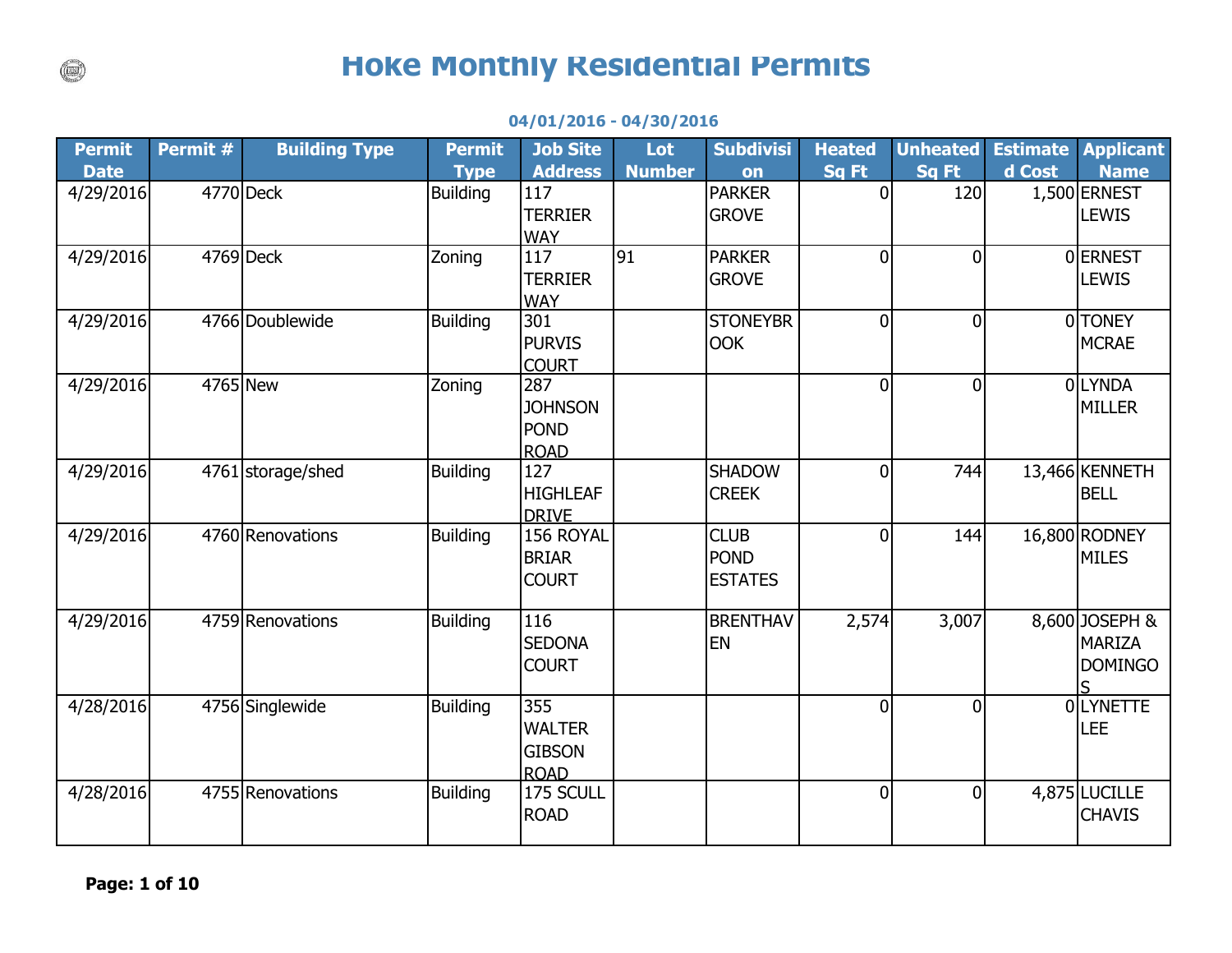| 4/28/2016 | 4754 New              | <b>Building</b>           | 283<br><b>LEGENDS</b><br><b>DRIVE</b>                    | $\overline{12}$ | <b>THE</b><br><b>LEGENDS</b> | 2,106          | 491            | 100,000 DBP | BUILDERS,<br>INC.                               |
|-----------|-----------------------|---------------------------|----------------------------------------------------------|-----------------|------------------------------|----------------|----------------|-------------|-------------------------------------------------|
| 4/28/2016 | 4752 New              | <b>Building</b>           | 253<br><b>LEGENDS</b><br><b>DRIVE</b>                    | 10              | <b>THE</b><br><b>LEGENDS</b> | 2,106          | 491            | 100,000 DBP | BUILDERS,<br>INC.                               |
| 4/28/2016 | 4750 Commercial (new) | <b>Building</b>           | 221<br><b>FLAGSTON</b><br><b>E LANE</b>                  |                 |                              | 23,259         | $\overline{0}$ | 2,000,000   | <b>TOWNSHIP</b><br><b>DEVELOPE</b><br><b>RS</b> |
| 4/28/2016 | 4749 Doublewide       | <b>Building</b>           | 137 BEARD<br><b>ROAD</b>                                 |                 |                              | $\mathbf 0$    | $\overline{0}$ |             | 0 ANGELA<br><b>RIDDLE</b>                       |
| 4/27/2016 | 4748 New              | Storage<br>Permit<br>Only | 658<br><b>SCURLOCK</b><br><b>SCHOOL</b><br><b>ROAD</b>   |                 |                              | $\overline{0}$ | $\overline{0}$ |             | 0 AARON<br><b>REYES</b><br><b>GUTIERRE</b><br>Ζ |
| 4/25/2016 | 4745 Other            | Zoning                    | 1267<br><b>SOUTH</b><br><b>HILLTOP</b><br><b>ROAD</b>    |                 |                              | $\overline{0}$ | $\overline{0}$ |             | 0 PATTEN<br><b>SEED</b><br><b>COMPANY</b>       |
| 4/25/2016 | 4744 Fence            | Zoning                    | 1678 N<br><b>HORACE</b><br><b>WALTERS</b><br><b>ROAD</b> |                 |                              | $\overline{0}$ | $\overline{0}$ |             | 0 CICELY<br><b>CAMPBELL</b>                     |
| 4/25/2016 | 4743 Other            | Zoning                    | 1267<br><b>SOUTH</b><br><b>HILLTOP</b><br><b>ROAD</b>    |                 |                              | $\overline{0}$ | $\overline{0}$ |             | 0 PATTEN<br><b>SEED</b><br><b>COMPANY</b>       |
| 4/25/2016 | 4739 New              | Zoning                    | 221<br><b>FLAGSTON</b><br><b>E LANE</b>                  |                 |                              | $\overline{0}$ | $\overline{0}$ |             | 0 TOWNSHIP<br><b>DEVELOPE</b><br><b>RS</b>      |
| 4/25/2016 | 4737 Singlewide       | Septic Re-<br>Inspection  | 105<br><b>TAYLOR</b><br>CT                               | $\overline{9}$  | <b>GREEN</b><br>PINES MHP    | $\overline{0}$ | $\mathbf 0$    |             | 0JAN WEBB                                       |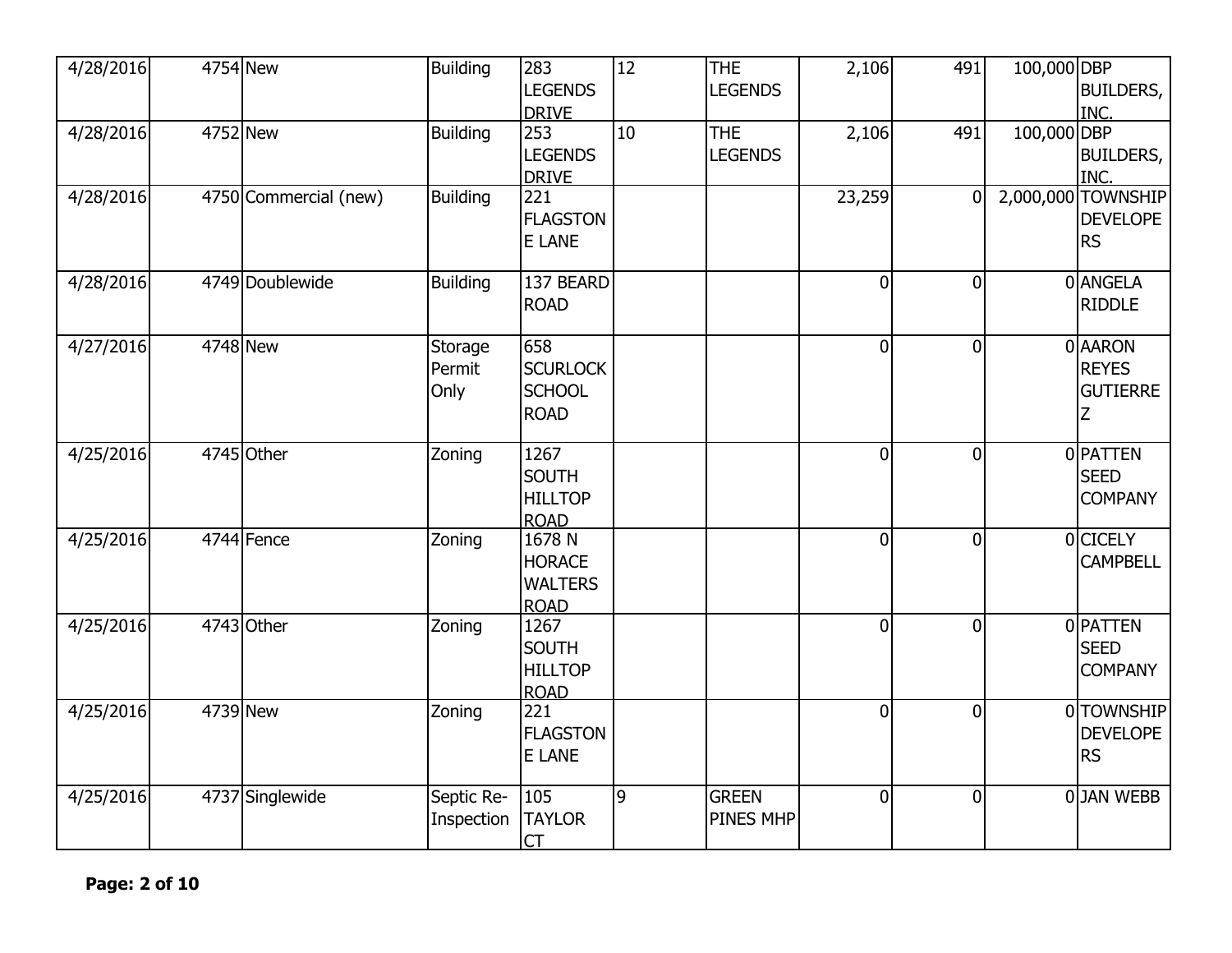| 4/25/2016 |          | 4735 Singlewide   | Zoning                 | 105<br><b>TAYLOR</b><br>CT                            | 9            | <b>GREEN</b><br>PINES MHP     | $\overline{0}$ | $\overline{0}$ | 0JAN WEBB                                                                    |
|-----------|----------|-------------------|------------------------|-------------------------------------------------------|--------------|-------------------------------|----------------|----------------|------------------------------------------------------------------------------|
| 4/22/2016 |          | 4734 Doublewide   | <b>Building</b>        | 3706 OLD<br><b>MAXTON</b><br><b>ROAD</b>              |              |                               | $\overline{0}$ | $\overline{0}$ | 0 ASHKIUA<br><b>LOCKLEAR</b>                                                 |
| 4/22/2016 |          | 4733 storage/shed | Zoning                 | 127<br><b>HIGHLEAF</b><br><b>DR</b>                   | $\mathbf{1}$ | <b>SHADOW</b><br><b>CREEK</b> | $\overline{0}$ | $\overline{0}$ | 0 KENNETH<br><b>BELL</b>                                                     |
| 4/22/2016 |          | 4728 Singlewide   | Zoning                 | 355<br><b>WALTER</b><br><b>GIBSONS</b><br><b>ROAD</b> |              |                               | 0              | $\overline{0}$ | <b>OLYNETTE</b><br><b>LEE</b>                                                |
| 4/22/2016 | 4727 New |                   | Sign (non-<br>lighted) | 8002<br>FAYETTEVI<br><b>LLE ROAD</b>                  |              |                               | 0              | $\overline{0}$ | $2,800$ R & S<br><b>POOLS</b><br><b>AND SPAS</b>                             |
| 4/22/2016 |          | 4726 Other        | Zoning                 | 8002<br>FAYETTEVI<br><b>LLE ROAD</b>                  |              |                               | $\overline{0}$ | $\Omega$       | 0R&S<br><b>POOLS</b><br><b>AND SPAS</b>                                      |
| 4/21/2016 | 4723 New |                   | Electrical             | 9536<br><b>CALLOWAY</b><br><b>ROAD</b>                |              |                               | $\overline{0}$ | $\Omega$       | 0 CHRIS &<br><b>TAMI</b><br><b>NEUBERGE</b>                                  |
| 4/21/2016 |          | 4722 Doublewide   | Zoning                 | 137 BEARD<br><b>ROAD</b>                              |              |                               | $\overline{0}$ | $\overline{0}$ | 0 ANGELA<br><b>RIDDLE</b>                                                    |
| 4/21/2016 |          | 4721 New          | <b>Building</b>        | 216<br><b>BROOKE</b><br><b>RUN</b>                    | 18           | <b>RIVERBLUF</b><br>F         | 1,639          | 657            | 80,000 TRISTAR<br><b>BUILDING</b><br>8 <sub>k</sub><br>DEVELOPM<br>ENT, INC. |
| 4/21/2016 | 4719 New |                   | Zoning                 | 216<br><b>BROOKERU</b><br>N                           | 18           | <b>RIVERBLUF</b><br>F         | $\overline{0}$ | $\mathbf 0$    | 0TRISTAR<br><b>BUILDING</b>                                                  |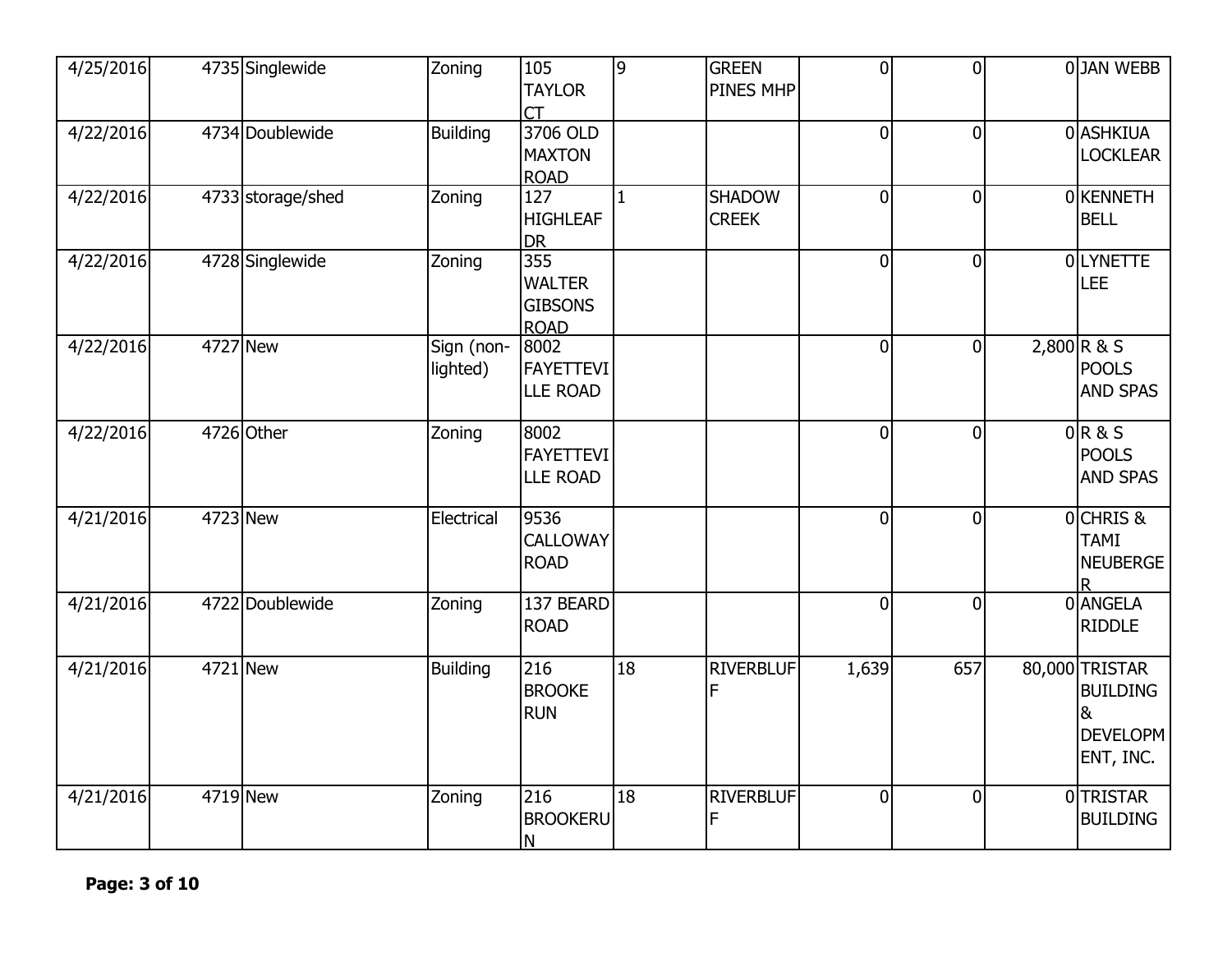| 4/20/2016 | 4716 New |                         | Zoning          | 5136<br><b>PHILLIPI</b><br><b>CHURCH</b><br><b>ROAD</b> |                 |                               | $\Omega$       | $\overline{0}$ | 0BOAHN<br><b>CONST</b>                 |
|-----------|----------|-------------------------|-----------------|---------------------------------------------------------|-----------------|-------------------------------|----------------|----------------|----------------------------------------|
| 4/20/2016 |          | 4715 Renovations        | <b>Building</b> | <b>3270 BLUE</b><br><b>SPRINGS</b><br><b>ROAD</b>       |                 |                               | $\overline{0}$ | $\overline{0}$ | 17,425 LUMBEE<br><b>TRIBE OF</b><br>NC |
| 4/20/2016 | 4713 New |                         | <b>Building</b> | 716<br><b>ROANOKE</b><br><b>DRIVE</b>                   | 458             | <b>RIVERBRO</b><br><b>OKE</b> | 1,780          | 416            | 103,740 CAVINESS<br>LAND               |
| 4/20/2016 | 4712 New |                         | <b>Building</b> | 174<br><b>MEHERRIN</b><br><b>LOOP</b>                   | 450             | <b>RIVERBRO</b><br><b>OKE</b> | 1,950          | 696            | 106,740 CAVINESS<br>LAND               |
| 4/20/2016 |          | 4711 Accessory Building | Zoning          | 274<br><b>STONEBRI</b><br><b>AR AVE</b>                 | 68              | <b>BEDFORD</b>                | $\overline{0}$ | $\overline{0}$ | 0 RANDY<br><b>FRANKLIN</b>             |
| 4/20/2016 |          | 4710 Addition           | Zoning          | 445<br><b>GAINEY</b><br><b>ROAD</b>                     |                 |                               | $\overline{0}$ | $\overline{0}$ | 0DANNY<br><b>WHITE</b>                 |
| 4/20/2016 |          | 4709 Fence              | Zoning          | 209<br><b>MEHERRIN</b><br><b>LOOP</b>                   | 485             | <b>RIVERBRO</b><br><b>OKE</b> | $\overline{0}$ | $\overline{0}$ | 0 DONOVAN<br><b>COX</b>                |
| 4/20/2016 | 4708 New |                         | Zoning          | 174<br><b>MEHERRIN</b><br>LOOP                          | 450             | <b>RIVERBRO</b><br><b>OKE</b> | $\overline{0}$ | $\overline{0}$ | <b>OCAVINESS</b><br>LAND               |
| 4/19/2016 | 4706 New |                         | Zoning          | 716<br><b>ROANOKE</b><br><b>DRIVE</b>                   | 458             | <b>RIVERBRO</b><br><b>OKE</b> | $\overline{0}$ | $\overline{0}$ | <b>OCAVINESS</b><br>LAND               |
| 4/19/2016 | 4705 New |                         | Zoning          | 283<br><b>LEGENDS</b><br><b>DR</b>                      | $\overline{12}$ | <b>THE</b><br><b>LEGENDS</b>  | $\overline{0}$ | $\overline{0}$ | $0$ DBP<br><b>BUILDERS</b>             |
| 4/19/2016 | 4704 New |                         | Zoning          | 253<br><b>LEGENDS</b><br><b>DR</b>                      | 10              | <b>THE</b><br><b>LEGENDS</b>  | $\overline{0}$ | $\overline{0}$ | $0$ DBP<br><b>BUILDERS</b>             |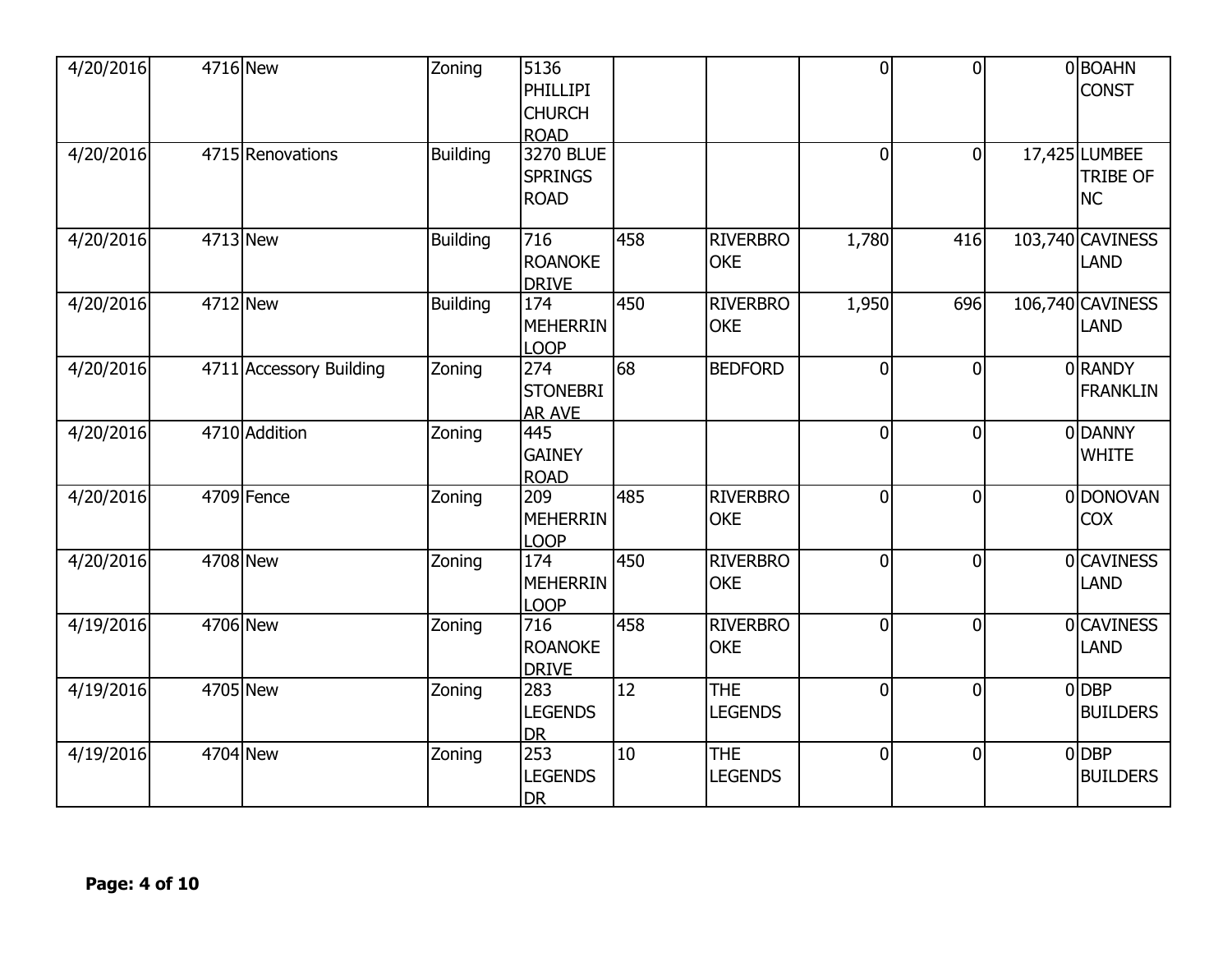| 4/19/2016 |          | 4699 Fence        | Zoning           | 114<br><b>FORREST</b><br><b>CREEK DR</b>                          | 55 | <b>LINDSAY</b><br><b>FARMS</b>               | $\overline{0}$ | $\overline{0}$ | 0 MARSHALL<br><b>PARKS</b>                 |
|-----------|----------|-------------------|------------------|-------------------------------------------------------------------|----|----------------------------------------------|----------------|----------------|--------------------------------------------|
| 4/19/2016 |          | 4697 Porch        | Zoning           | <b>102 LIVE</b><br><b>OAK DR</b>                                  | 40 | <b>OAK PARK</b>                              | $\overline{0}$ | $\mathbf 0$    | 0LYNETTE<br><b>SMITH</b>                   |
| 4/19/2016 | 4696 New |                   | Zoning           | 1124<br><b>CAMDEN</b><br><b>ROAD</b>                              |    |                                              | $\overline{0}$ | $\mathbf 0$    | 0THOMAS<br><b>FOLDESI</b>                  |
| 4/18/2016 |          | 4692 Renovations  | <b>Building</b>  | 129<br><b>SMOKEY</b><br><b>MOUNTAIN</b><br><b>DRIVE</b>           |    | <b>RIDGE</b><br><b>VIEW</b>                  | 1,500          | 200            | 80,000 DAQUAN<br><b>MAYOR</b>              |
| 4/18/2016 |          | 4687 Other        | Swimming<br>Pool | 233 ROYAL<br><b>BRIAR</b><br><b>COURT</b>                         |    | <b>CLUB</b><br><b>POND</b><br><b>ESTATES</b> | $\overline{0}$ | $\overline{0}$ | 27,575 SHARON<br><b>MANGRUM</b>            |
| 4/18/2016 |          | 4686 Fence        | Zoning           | 207<br><b>CICERO</b><br><b>BEATTY</b><br><b>ROAD</b>              |    |                                              | $\overline{0}$ | $\overline{0}$ | 0 ANGELIA<br><b>SAGI</b>                   |
| 4/15/2016 |          | 4681 Renovations  | <b>Building</b>  | 286 DOC<br><b>BROWN</b><br><b>ROAD</b>                            |    |                                              | 900            | $\overline{0}$ | 7,000 DANIEL<br><b>ROBLES-</b><br>SANDOVAL |
| 4/14/2016 |          | 4680 storage/shed | <b>Building</b>  | $\overline{371}$<br><b>TRIPLE</b><br><b>CROWN</b><br><b>DRIVE</b> |    | <b>BROOKSID</b><br>E                         | $\overline{0}$ | 300            | 11,000 WADDELL<br><b>HARVEY</b>            |
| 4/14/2016 |          | 4679 Other        | Zoning           | 389<br><b>GIBSON</b><br><b>DR</b>                                 | 11 | <b>PINE</b><br><b>VALLEY</b>                 | $\overline{0}$ | $\overline{0}$ | 0 REBECCA<br><b>TRICKEY</b>                |
| 4/14/2016 |          | 4678 storage/shed | Zoning           | 371<br><b>TRIPLE</b><br><b>CROWN</b>                              |    |                                              | $\overline{0}$ | $\overline{0}$ | 0 WADDELL<br><b>HARVEY</b>                 |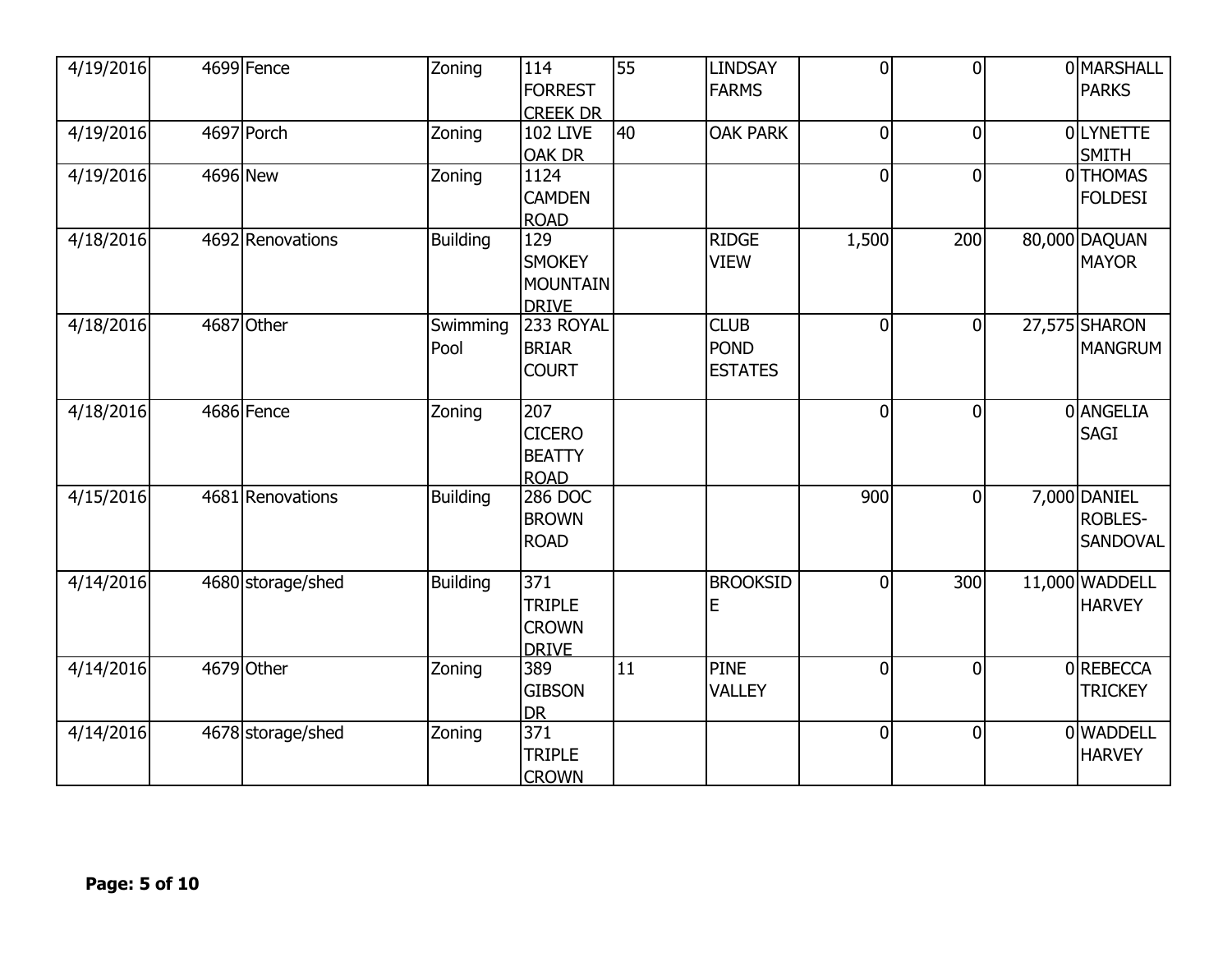| 4/14/2016 | 4676 New |                 | <b>Building</b> | 140<br><b>STONEBRI</b><br><b>AR</b><br><b>AVENUE</b>   | $\overline{61}$ | <b>HIGHLAND</b><br>S@BEDFO<br><b>RD</b>    | 2,865          | 643            | 191,040 H & H | <b>CONSTRUC</b><br><b>TORS OF</b><br><b>FAYETTEVI</b><br>LLE, LLC |
|-----------|----------|-----------------|-----------------|--------------------------------------------------------|-----------------|--------------------------------------------|----------------|----------------|---------------|-------------------------------------------------------------------|
| 4/14/2016 | 4675 New |                 | <b>Building</b> | 113 YATES 102<br><b>MILL</b><br><b>STREET</b>          |                 | <b>WEDGEFIE</b><br>LD                      | 2,354          | 651            | 165,315 H & H | <b>CONSTRUC</b><br><b>TORS OF</b><br><b>FAYETTEVI</b><br>LLE, LLC |
| 4/14/2016 |          | 4673 Singlewide | Zoning          | 408<br><b>SCURLOCK</b><br><b>SCHOOL</b><br><b>ROAD</b> |                 |                                            | $\Omega$       | $\mathbf 0$    |               | 0GABRIEL<br><b>MADRID</b>                                         |
| 4/14/2016 |          | 4669 Garage     | <b>Building</b> | 204<br><b>PICKLER</b><br><b>DRIVE</b>                  |                 |                                            | $\overline{0}$ | 576            |               | 29,000 SOUTHEAS<br><b>TERN</b><br><b>CONSTRUC</b><br><b>TION</b>  |
| 4/14/2016 | 4668 New |                 | <b>Building</b> | 204<br><b>PICKLER</b><br><b>ROAD</b>                   |                 |                                            | 1,742          | 488            |               | 200,000 SOUTHEAS<br><b>TERN</b><br><b>CONSTRUC</b><br><b>TION</b> |
| 4/14/2016 | 4667 New |                 | Zoning          | 113 YATES 102<br><b>MILL</b><br><b>STREET</b>          |                 | <b>WEDGEFIE</b><br>LD                      | $\Omega$       | $\overline{0}$ |               | $0H$ & H<br><b>CONST</b>                                          |
| 4/14/2016 | 4666 New |                 | Zoning          | 140<br><b>STONEBRI</b><br><b>AR AVE</b>                | 61              | <b>HIGHLAND</b><br>$S$ @<br><b>BEDFORD</b> | $\overline{0}$ | $\mathbf 0$    |               | $0H$ & H<br><b>CONST</b>                                          |
| 4/13/2016 |          | 4664 Singlewide | <b>Building</b> | <b>1895 COPE</b><br><b>ROAD</b>                        |                 |                                            | 0              | $\mathbf 0$    |               | 0LENA<br><b>OXENDINE</b>                                          |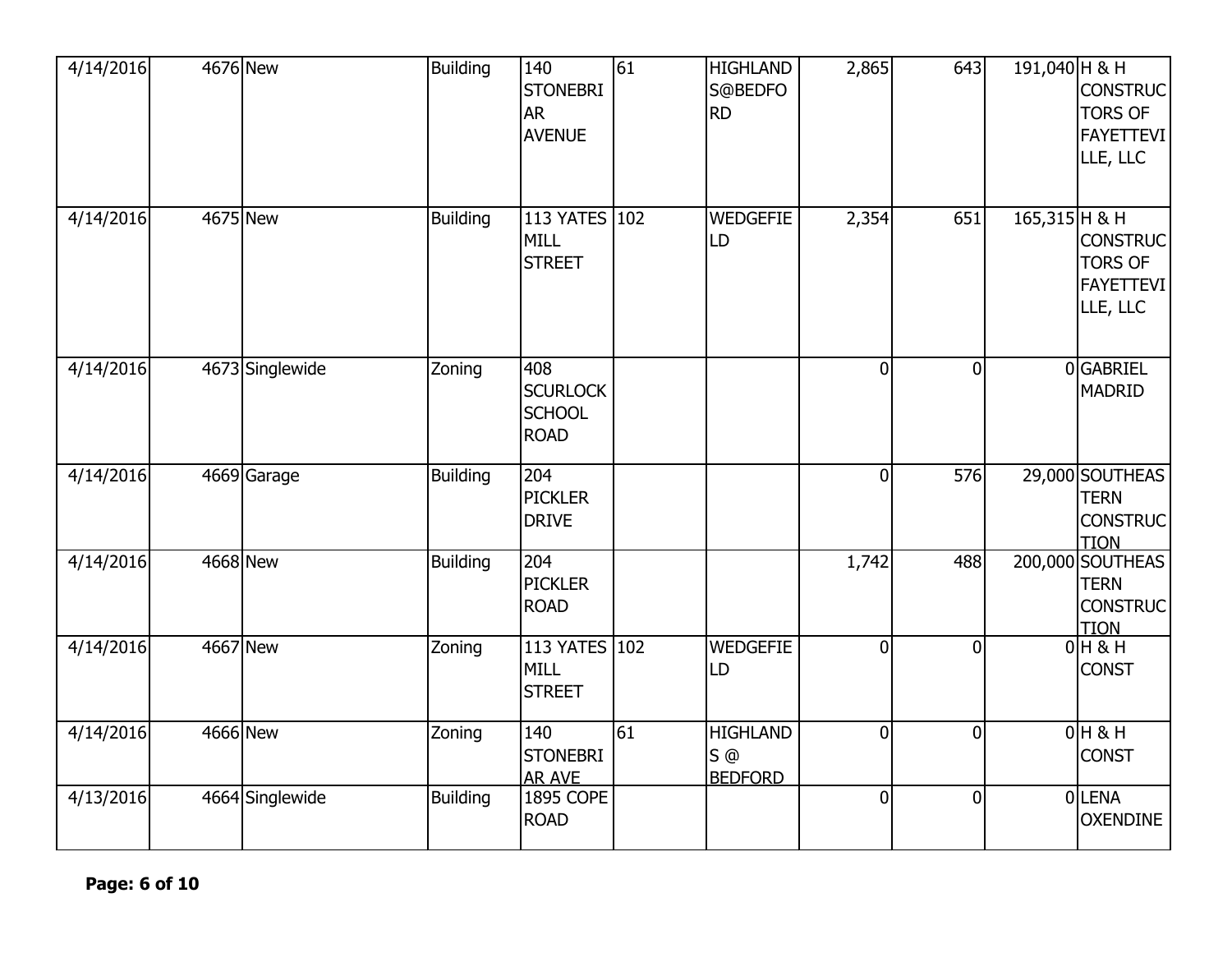| 4/13/2016 |          | 4663 Fence        | Zoning          | 223<br><b>STONEBRI</b><br><b>AR</b><br><b>AVENUE</b>                  | 75             | <b>HIGHLAND</b><br>$S$ <sup><math>@</math></sup><br><b>BEDFORD</b> | $\overline{0}$ | $\overline{0}$ |               | OLMS&<br><b>SONS</b><br><b>HOMES</b>               |
|-----------|----------|-------------------|-----------------|-----------------------------------------------------------------------|----------------|--------------------------------------------------------------------|----------------|----------------|---------------|----------------------------------------------------|
| 4/13/2016 | 4658 New |                   | <b>Building</b> | 709<br><b>NORTH</b><br><b>HORACE</b><br><b>WALTERS</b><br><b>ROAD</b> |                |                                                                    | 1,592          | 724            | 100,596 H & H | <b>ONSITE</b><br>HOMES,<br>LLC                     |
| 4/13/2016 | 4657 New |                   | Zoning          | 204<br><b>PICKLER</b><br><b>ROAD</b>                                  |                |                                                                    | $\overline{0}$ | $\overline{0}$ |               | 0 SOUTHEAS<br><b>TERN</b><br><b>CONST</b>          |
| 4/12/2016 | 4654 New |                   | Zoning          | 292<br><b>BRISTLE</b><br><b>OAKS DR</b>                               | $\overline{9}$ | <b>BIRKLAND</b>                                                    | $\overline{0}$ | $\overline{0}$ |               | 0BRIDGEPO<br><b>RT HOMES</b><br><b>LLC</b>         |
| 4/12/2016 |          | 4653 Other        | Zoning          | 909<br><b>ADCOX</b><br><b>ROAD</b>                                    | $\overline{5}$ | <b>WEST</b><br><b>GATE</b>                                         | $\overline{0}$ | $\overline{0}$ |               | <b>OHUBERT</b><br><b>PETERKIN</b>                  |
| 4/12/2016 |          | 4652 storage/shed | <b>Building</b> | 1155<br><b>ROCKFISH</b><br><b>ROAD</b>                                |                |                                                                    | $\overline{0}$ | 1,040          |               | 8,000 CLEO<br><b>MCPHATTE</b>                      |
| 4/12/2016 |          | 4651 Fence        | Zoning          | 140<br><b>JUNIPER</b><br>CT                                           | 21             | <b>FORSETW</b><br><b>OOD</b>                                       | $\overline{0}$ | $\overline{0}$ |               | 0 CYNTHIA<br><b>DAILEY</b>                         |
| 4/12/2016 |          | 4650 Fence        | Zoning          | 780<br><b>WAYSIDE</b><br><b>ROAD</b>                                  | 69             | <b>TIMBER</b><br><b>RIDGE</b>                                      | $\overline{0}$ | $\overline{0}$ |               | 0 ROSLYN<br><b>MCKINNE</b>                         |
| 4/12/2016 | 4649 New |                   | <b>Building</b> | <b>1050 JUNE</b><br><b>JOHNSON</b><br><b>ROAD</b>                     |                |                                                                    | 2,142          | 1,052          |               | 210,000 ANNE &<br><b>FLETCHER</b><br><b>WRIGHT</b> |
| 4/12/2016 |          | 4648 Singlewide   | Building        | 4502<br><b>TURNPIKE</b><br><b>ROAD</b>                                |                |                                                                    | $\overline{0}$ | $\overline{0}$ |               | 0 ELIZABETH<br><b>BULLARD</b>                      |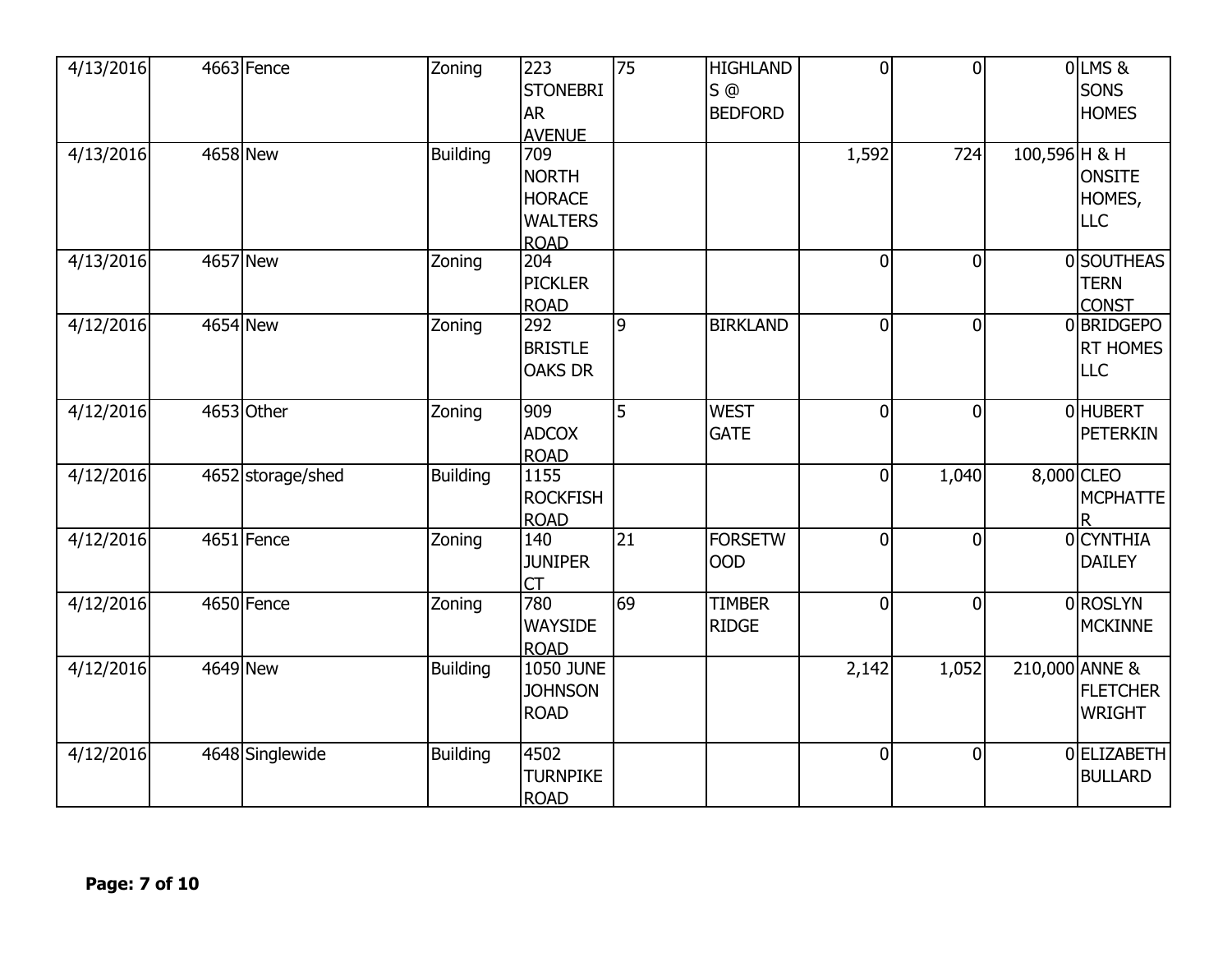| 4/12/2016 | 4646 New          | Zoning          | $\overline{7}09$ N<br><b>HORRACE</b><br><b>WALTERS</b><br><b>ROAD</b> |                 |                                            | $\Omega$       | $\overline{0}$ | $0H$ & H<br><b>ONSITE</b><br><b>HOMES</b>         |
|-----------|-------------------|-----------------|-----------------------------------------------------------------------|-----------------|--------------------------------------------|----------------|----------------|---------------------------------------------------|
| 4/12/2016 | 4644 New          | Zoning          | 9536<br>CALLOWAY<br><b>ROAD</b>                                       |                 |                                            | $\overline{0}$ | $\overline{0}$ | 0TAMI<br><b>NEUBERGE</b><br>R.                    |
| 4/11/2016 | 4640 storage/shed | Zoning          | 1155<br><b>ROCKFISH</b><br><b>ROAD</b>                                |                 |                                            | $\overline{0}$ | $\mathbf 0$    | $0$ CLEO<br><b>MCPHATTE</b>                       |
| 4/8/2016  | 4631 New          | <b>Building</b> | 292<br><b>BRISTLE</b><br><b>OAKS</b><br><b>DRIVE</b>                  | 9               | <b>BIRKLAND</b>                            | 2,571          | 811            | 175,000 BRIDGEPO<br><b>RT</b><br>HOMES,<br>LLC    |
| 4/8/2016  | 4630 New          | <b>Building</b> | 1692<br><b>PHILLIPPI</b><br><b>CHURCH</b><br><b>ROAD</b>              |                 |                                            | 3,092          | 1,785          | 375,000 MARKETPL<br><b>ACE</b><br><b>BUILDERS</b> |
| 4/8/2016  | 4628 Doublewide   | <b>Building</b> | $\overline{124}$<br><b>HODGIN</b><br><b>POND</b><br><b>ROAD</b>       |                 | <b>WATERS</b><br><b>EDGE</b>               | $\overline{0}$ | $\overline{0}$ | 0 ZINFORD<br><b>CHAVIS</b>                        |
| 4/8/2016  | 4627 Doublewide   | Zoning          | 124 Hodgin 21<br>Pond Rd                                              |                 | Water<br>Edge                              | $\overline{0}$ | $\overline{0}$ | 0 ZINFORD<br><b>CHAVIS</b>                        |
| 4/8/2016  | 4626 Fence        | Zoning          | 448<br><b>MORNING</b><br><b>GLORY DR</b>                              | $\overline{34}$ | <b>HENDRIX</b><br><b>FARMS</b>             | $\overline{0}$ | $\overline{0}$ | 0JOHNS&<br>SONS                                   |
| 4/8/2016  | 4625 Fence        | Zoning          | $\overline{661}$<br><b>FAIRFILED</b><br><b>LANE</b>                   | 60              | <b>WESTGATE</b><br>@ THE<br><b>HOLLIES</b> | $\overline{0}$ | $\overline{0}$ | 0 LISA ROBY                                       |
| 4/8/2016  | 4622 Fence        | Zoning          | 661<br><b>FAIRFILED</b><br><b>LANE</b>                                | 60              | <b>WESTGATE</b><br>@ THE<br><b>HOLLIES</b> | $\overline{0}$ | $\overline{0}$ | 0 LISA ROBY                                       |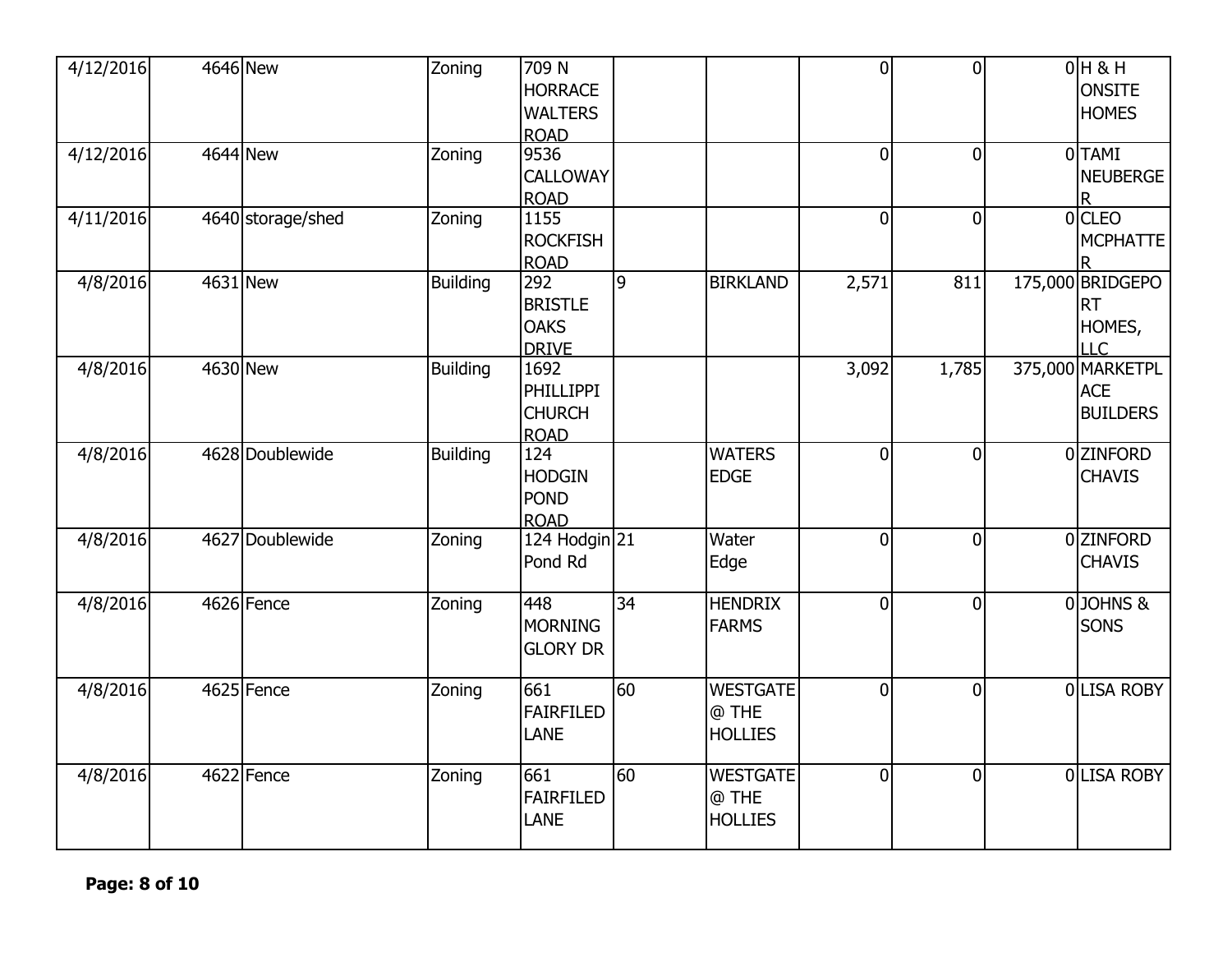| 4/8/2016 | 4621 New          | Swimming<br>Pool | 119 WEST<br><b>TWELVE</b><br><b>OAKS DR</b>   |                 | <b>TWELVE</b><br><b>OAKS</b> | $\overline{0}$ | $\overline{0}$ |               | 33,500 RUSSELL<br><b>LONG</b>                                     |
|----------|-------------------|------------------|-----------------------------------------------|-----------------|------------------------------|----------------|----------------|---------------|-------------------------------------------------------------------|
| 4/8/2016 | 4619 Other        | Zoning           | 119 W<br><b>TWELVE</b><br><b>OAKS DR</b>      | 12              | <b>TWELVE</b><br><b>OAKS</b> | $\overline{0}$ | $\overline{0}$ |               | 0RUSSELL<br><b>LONG</b>                                           |
| 4/8/2016 | 4618 Doublewide   | <b>Building</b>  | 373<br><b>INDIAN</b><br><b>LANE</b>           |                 |                              | $\overline{0}$ | $\overline{0}$ |               | 0FRANK<br><b>CREEK &amp;</b><br><b>LATISHKA</b><br><b>LOWERY</b>  |
| 4/7/2016 | 4616 storage/shed | <b>Building</b>  | <b>107 TWO</b><br><b>HOUR</b><br><b>COURT</b> |                 | <b>STONEWA</b><br>LL         | $\overline{0}$ | 256            |               | 8,145 JERRY<br><b>BOLDEN</b>                                      |
| 4/6/2016 | 4604 Doublewide   | Zoning           | 186<br><b>BRANCH</b><br><b>ROAD</b>           |                 |                              | $\overline{0}$ | $\overline{0}$ |               | 0JUANITA<br><b>LOCKLEAR</b>                                       |
| 4/6/2016 | 4603 New          | Zoning           | 1692<br>Phillipi<br>Church Rd                 |                 |                              | $\overline{0}$ | $\mathbf 0$    |               | 0 HERBERTH<br><b>CERNA</b>                                        |
| 4/5/2016 | 4594 Doublewide   | Zoning           | 124 Hodgin 21<br>Pond Rd                      |                 | Water<br>Edge                | $\overline{0}$ | $\overline{0}$ |               | 0 ZINFORD<br><b>CHAVIS</b>                                        |
| 4/4/2016 | 4588 New          | <b>Building</b>  | 113<br><b>WENTWOR</b><br>TH DRIVE             | $\overline{81}$ | <b>TURNBERR</b><br>Y         | 3,354          | 879            | 200,000 FLOYD | <b>PROPERTI</b><br><b>ES AND</b><br><b>DEVELOPM</b><br><b>ENT</b> |
| 4/4/2016 | 4587 Doublewide   | Zoning           | 1439<br><b>HAIRE</b><br><b>ROAD</b>           |                 |                              | $\overline{0}$ | $\overline{0}$ |               | 0 POROFIRI<br>O<br><b>HERNANDE</b>                                |
| 4/4/2016 | 4586 New          | <b>Building</b>  | 156<br><b>WENTWOR</b><br>TH DRIVE             | 50              | <b>TURNBERR</b><br>Y         | 3,004          | 594            |               | 210,000 RICHARD<br><b>FAMILY</b><br><b>BUILDERS,</b><br>INC.      |